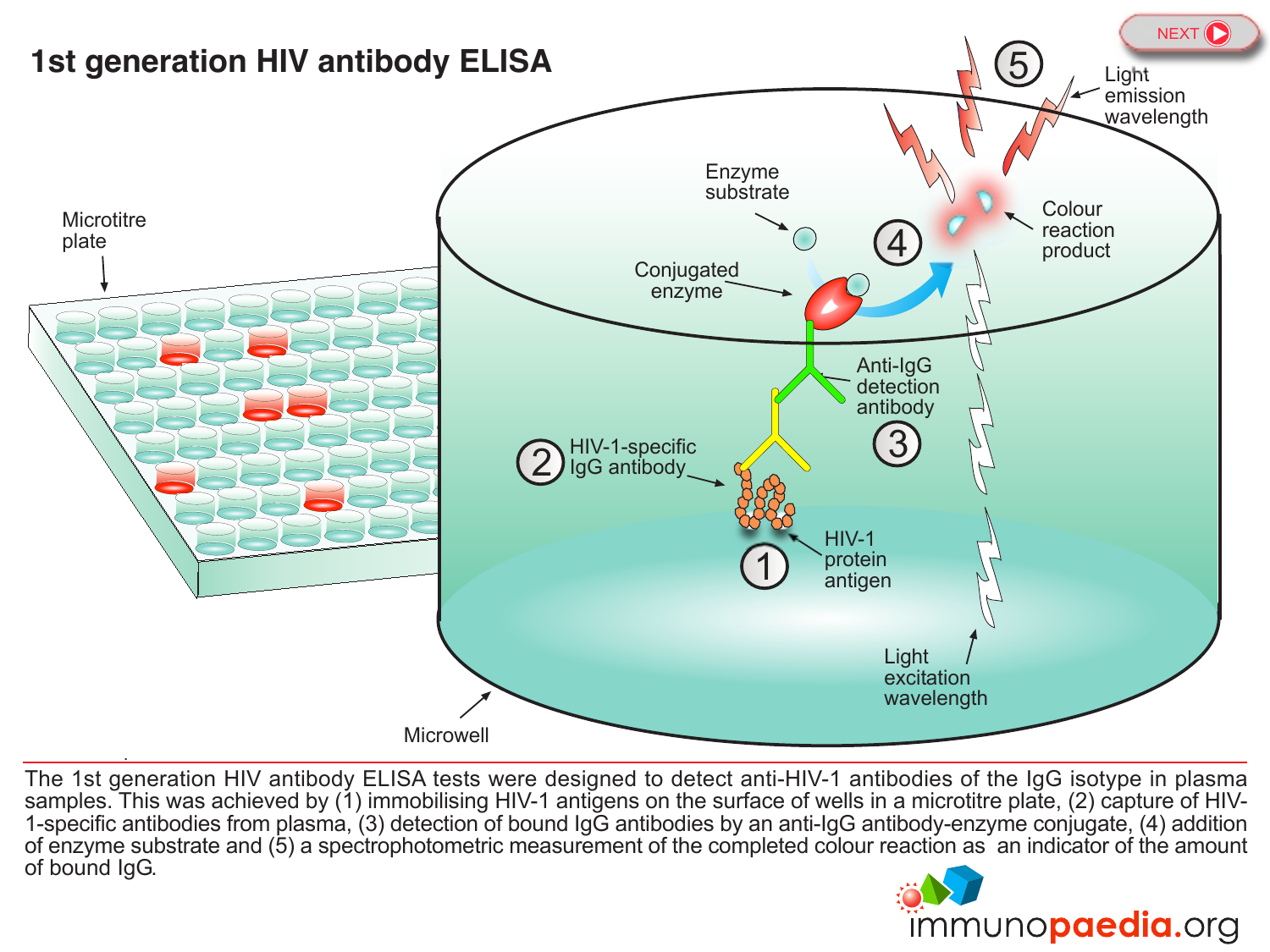<span id="page-1-0"></span>

The 2nd generation HIV antibody ELISA tests included the ability to detect anti-HIV-1 and HIV-2 antibodies of the IgG isotype in plasma samples. This was achieved by (1) immobilising both HIV-1 and HIV-2 antigens on the surface of wells in a microtitre plate, (2) capture of HIV-1 or HIV-2-specific antibodies from plasma, (3) detection of bound IgG antibodies by an anti-IgG antibody-enzyme conjugate, (4) addition of enzyme substrate and (5) a spectrophotometric measurement of the completed colour reaction as an indicator of the amount of bound IgG.

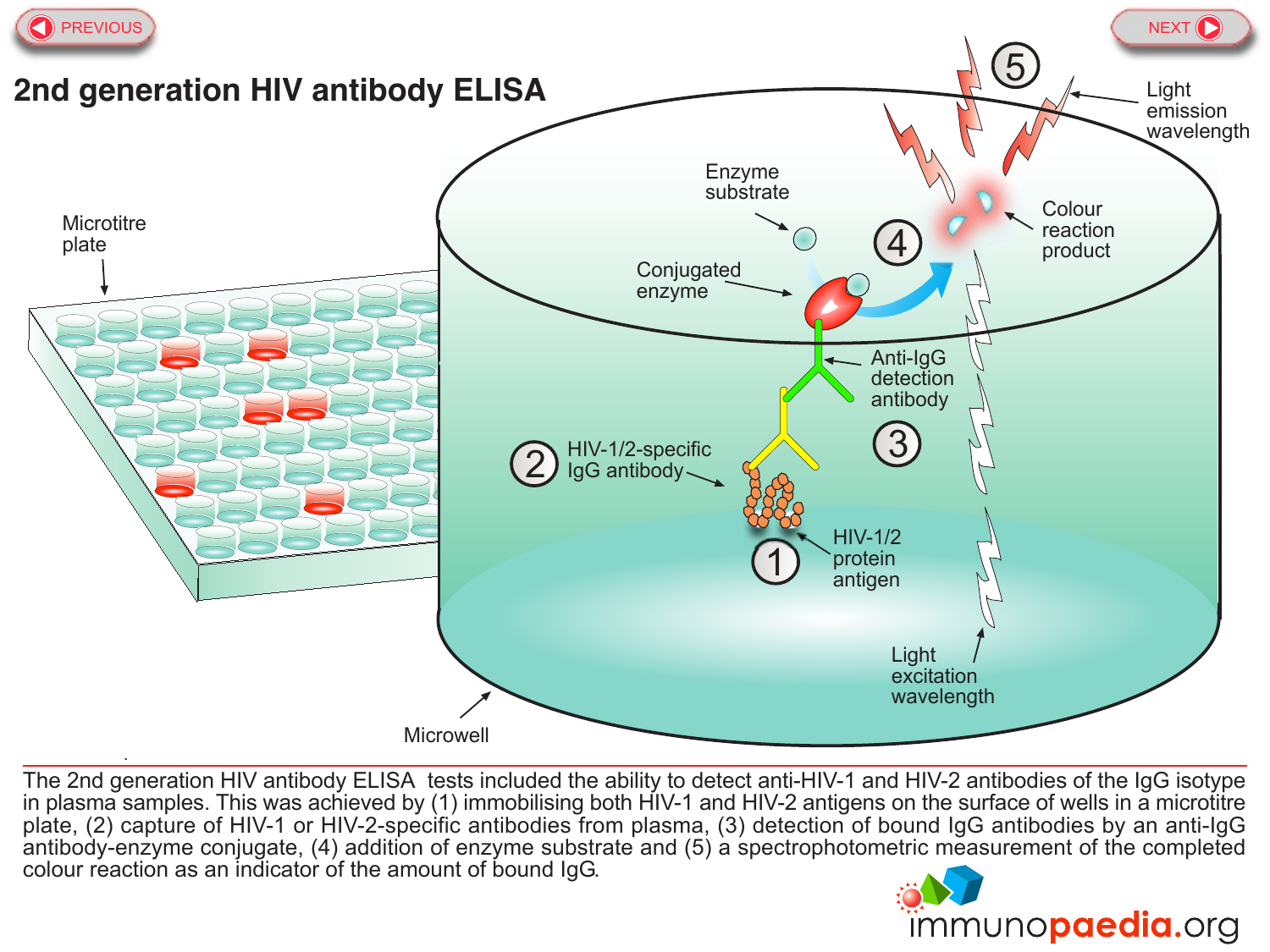<span id="page-2-0"></span>

The 3rd generation HIV antibody ELISA tests enhanced the sensitivity of the assay by including the detection of anti-HIV IgM antibodies as well as IgG in plasma samples. This was achieved by (1) immobilising both HIV-1 and HIV-2 antigens on the surface of wells in a microtitre plate, (2) capture of HIV-1 or HIV-2-specific antibodies from plasma, (3) detection of bound IgM and IgG antibodies by formation of immune complexes using HIV-1 and HIV-2 antigen-enzyme conjugates, (4) addition of enzyme substrate and (5) a spectrophotometric measurement of the completed colour reaction as an [indicator](http://www.immunopaedia.org.za) of the amount of bound IgM and IgG.